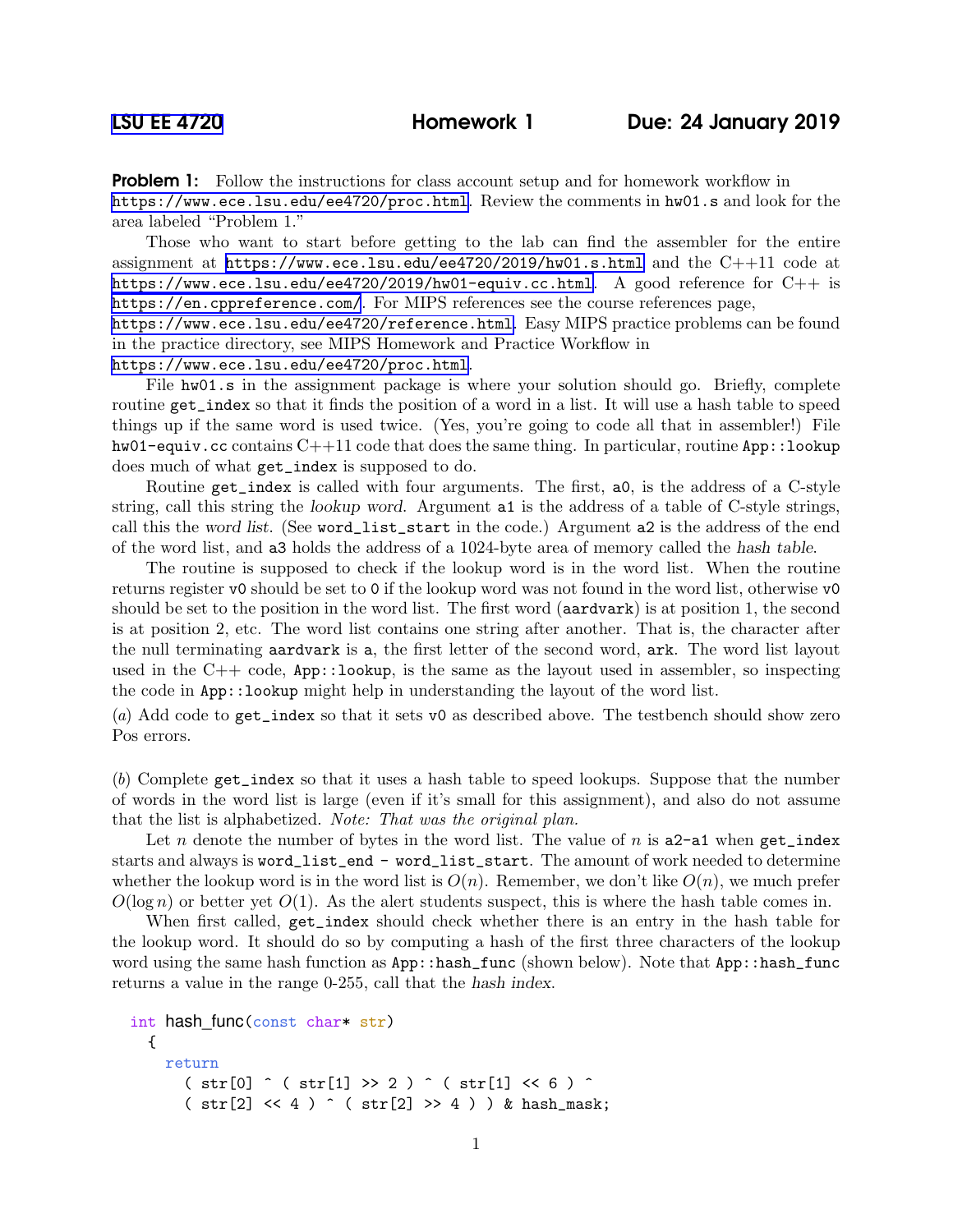}

Each entry in the hash table consists of two 16-bit values, see the Hash\_Elt structure. The first 16 bits is an offset, the second is the pos.

```
struct Hash_Elt {
  int16_t offset;
  int16_t pos;
};
```
The pos member indicates the position of the word in the word list, or 0 if that hash entry has not been initialized. Member offset is the character offset in the word list. That is, a1 + offset is the address of the first character of the word.

The  $C++11$  code below first computes the hash for the lookup word (word), retrieves the hash table entry, then checks to see if the entry is a hit. To be a hit the pos member must be non-zero and the word at offset must match word. (This is necessary because two different words can generate the same hash index.)

```
Lookup_Info lookup(const char *word)
{
  // Look up word in hash table.
  //
  const int hash = hash_func(word);
  Hash_Elt& elt = hash_table[ hash ];
  Lookup_Info li;
  li.hash = hash;
  // Return if hash table hit.
  //
  if ( elt.pos && streq( &words[elt.offset], word ) )
    {
      li.pos = elt.pos;
      li.in_hash = true;
      return li;
    }
```
The li object has information about the match. In the assembler code the same information is provided in v0 and v1.

If there is a miss in the hash table, scan for the word. If it is in the word list then update the hash table so that the next time there will be a hash table hit. That is performed by the App::lookup by writing the hash table element reference, elt, that it had retrieved.

```
// Scan word list to find word.
//
int offset = 0, pos = 0;
while ( words[offset] )
  {
    if ( streq( &words[offset], word ) )
      {
```